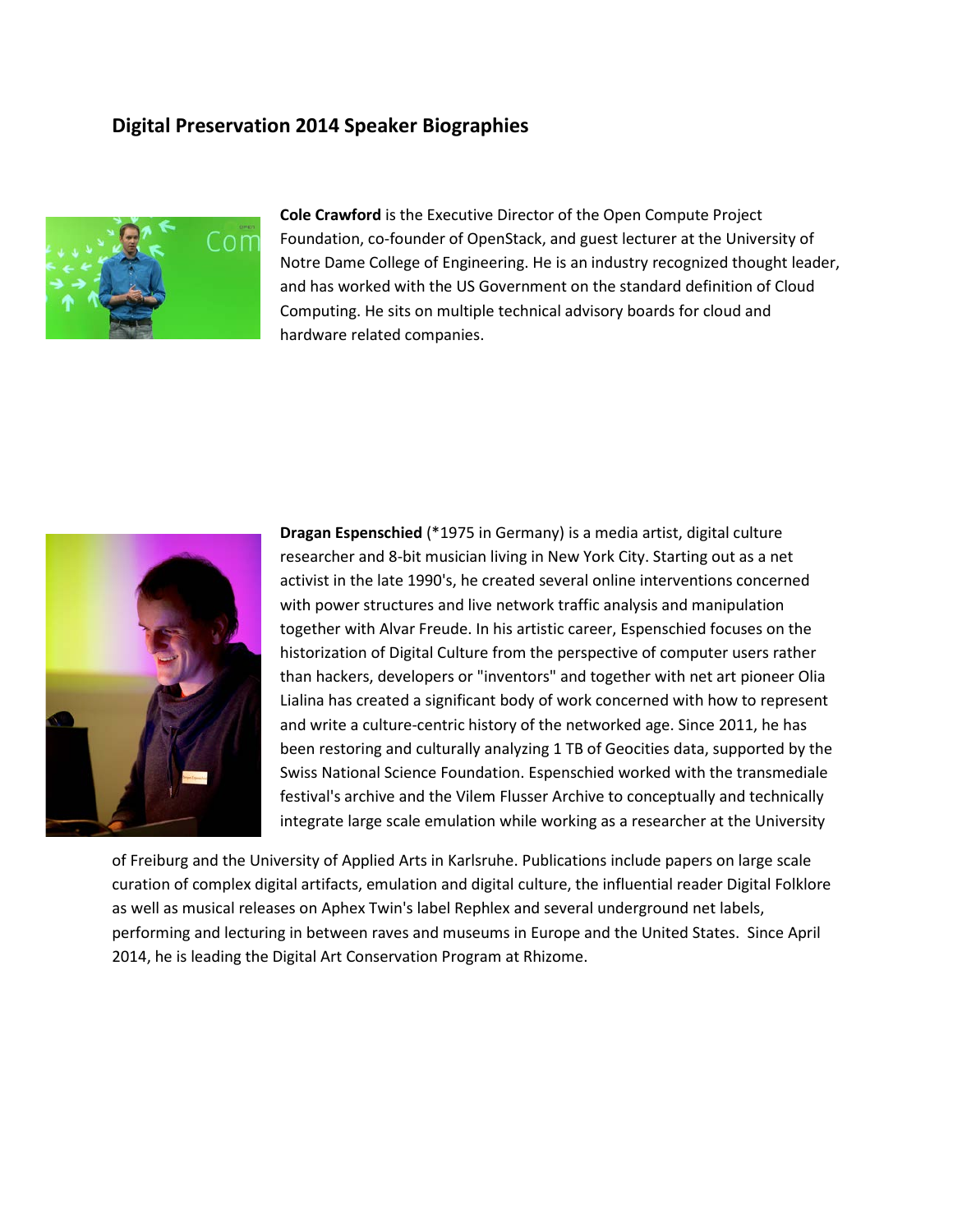

**Matthew G. Kirschenbaum** is Associate Professor in the **Department of** [English](http://www.english.umd.edu/) at the [University of Maryland](http://www.umd.edu/) and Associate Director of the [Maryland](http://www.mith2.umd.edu/)  [Institute for Technology in the Humanities\(](http://www.mith2.umd.edu/)MITH, an applied thinktank for the digital humanities). He is also an affiliated faculty member with the [College of](http://www.ischool.umd.edu/)  [Information Studies](http://www.ischool.umd.edu/) at Maryland, and a member of the teaching faculty at the University of Virginia's [Rare Book School.](http://www.rarebookschool.org/) His first book, *[Mechanisms: New](http://mechanisms-book.blogspot.com/%20/t%20_blank)  [Media and the Forensic Imagination](http://mechanisms-book.blogspot.com/%20/t%20_blank)*, was published by the MIT Press in 2008 and won the 2009 Richard J. Finneran Award from the Society for Textual Scholarship (STS), the 2009 George A. and Jean S. DeLong Prize from the Society for the History of Authorship, Reading, and Publishing (SHARP), and the 16<sup>th</sup> annual Prize for a First Book from the Modern Language Association (MLA). In 2010 he co-authored (with Richard Ovenden and Gabriela Redwine) *[Digital Forensics and Born-Digital Content in Cultural Heritage](http://www.clir.org/pubs/abstract/pub149abst.html)  [Collections](http://www.clir.org/pubs/abstract/pub149abst.html)*, a report published by the Council on Library and Information

Resources and recognized with a commendation from the Society of American Archivists. Kirschenbaum speaks and writes often on topics in the digital humanities and new media; his work has received coverage in the *Atlantic*, Slate, New York Times, The Guardian, National Public Radio, *Wired*, Boing Boing, Slashdot, and the *Chronicle of Higher Education*. His current book project is entitled *Track Changes: A Literary History of Word Processing*, and is under contract to Harvard University Press. He is a 2011 [Guggenheim Fellow.](http://www.gf.org/) See [http://www.mkirschenbaum.net](http://www.mkirschenbaum.net/) for more.



Lev Manovich is the author of **Software Takes Command** (Bloomsbury Academic, 2013), [Soft Cinema: Navigating the Database](http://manovich.net/index.php/projects/soft-cinema) (The MIT Press, 2005), and [The Language of New Media](http://manovich.net/index.php/projects/language-of-new-media) (The MIT Press, 2001) which was described as "the most suggestive and broad ranging media history since Marshall McLuhan." Manovich is a Professor a[t The Graduate Center, CUNY,](http://www.gc.cuny.edu/Home) and a Director of the **Software Studies Initiative** that works on the analysis and visualization of big cultural data. In 2013 he appeared on the List of 25 People Shaping the Future of Design.